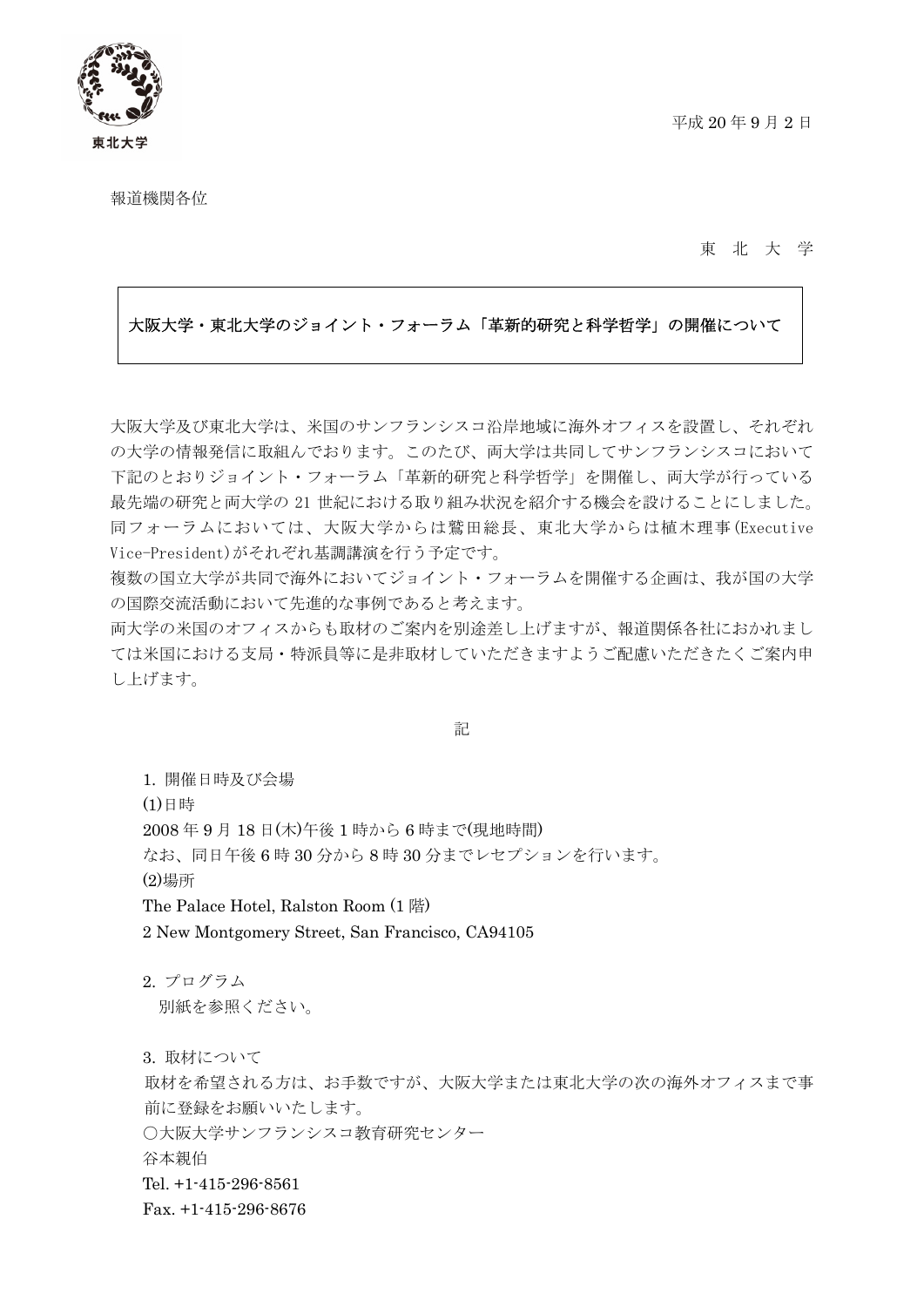○東北大学米国代表事務所 塚本修一 Tel. +1-650-947-0664 Fax. +1-650-947-0224

> この件に関するお問い合わせ先 東北大学 国際交流課長 門脇英雄 Tel. 022-217-4842